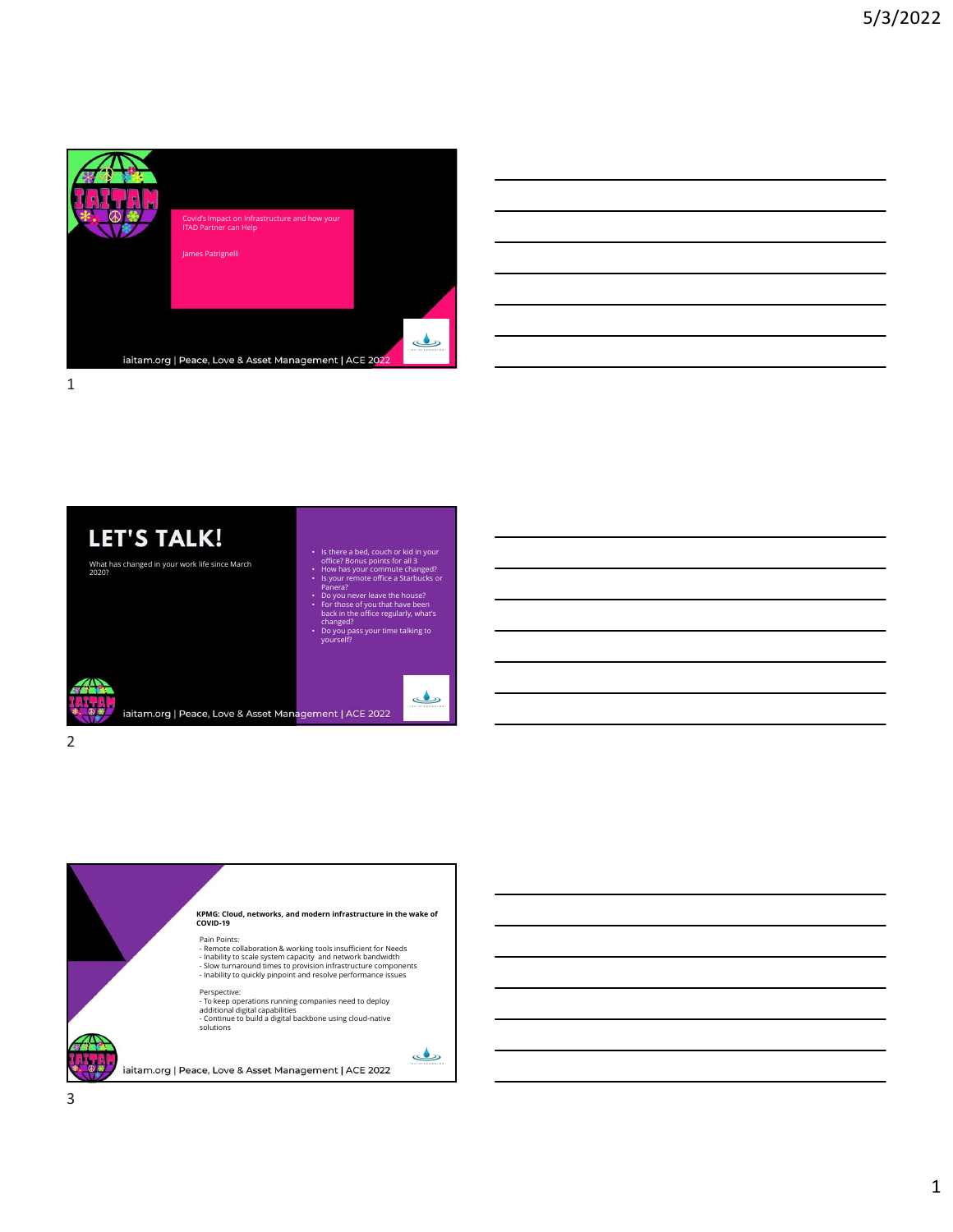







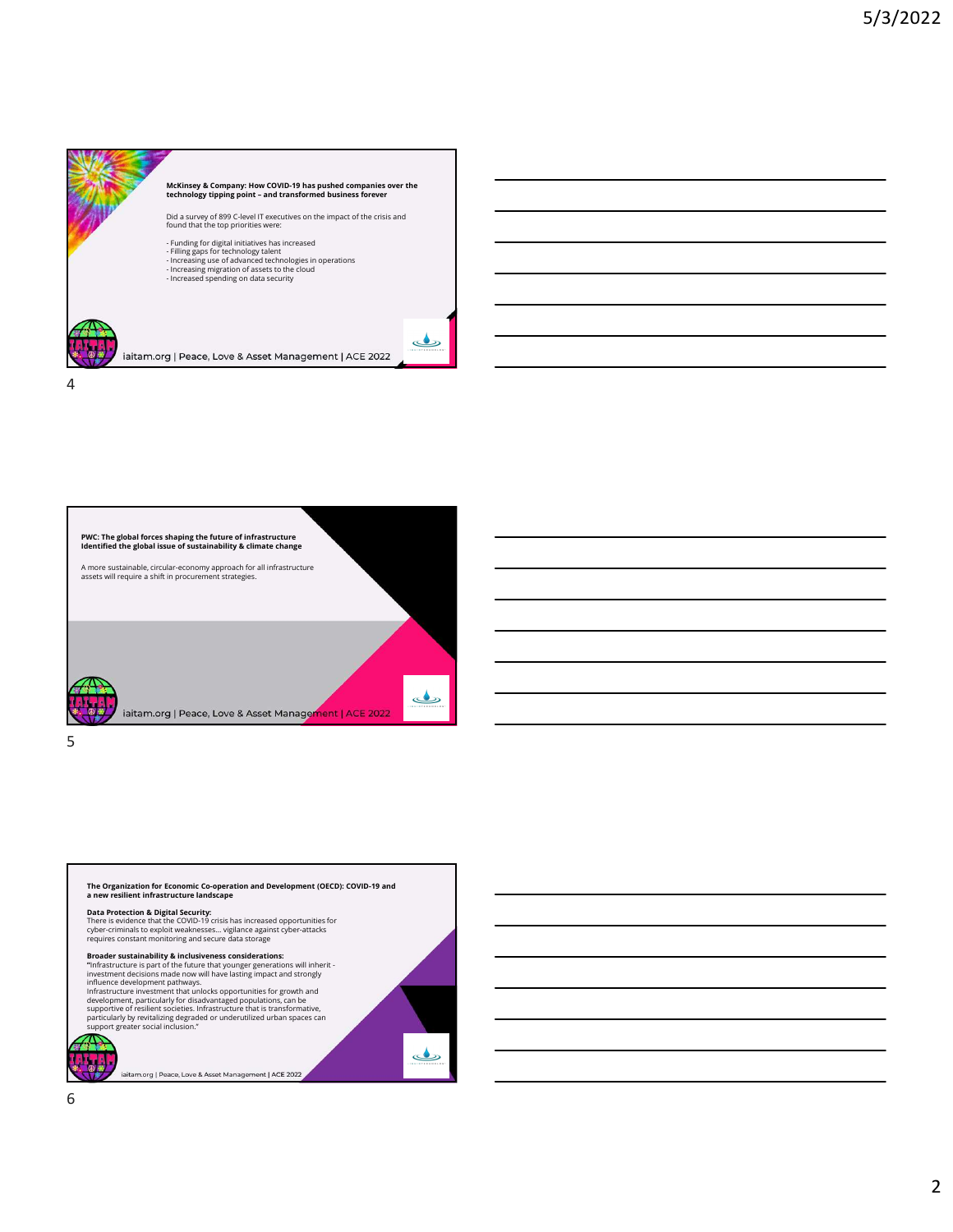## Recurring Themes Related to COVID-19

• Physical tools are moving online in a push to become

iaitam.org | Peace, Love & Asset Management | ACE 2022

ک

- 
- more mobile Firms are struggling with a lack of resources Increased spending coupled with hardware delays Increased migration of assets to the cloud
- 

7

- 
- Data Security Concerns Commitment to be more sustainable Heightened concern for inclusiveness
- 



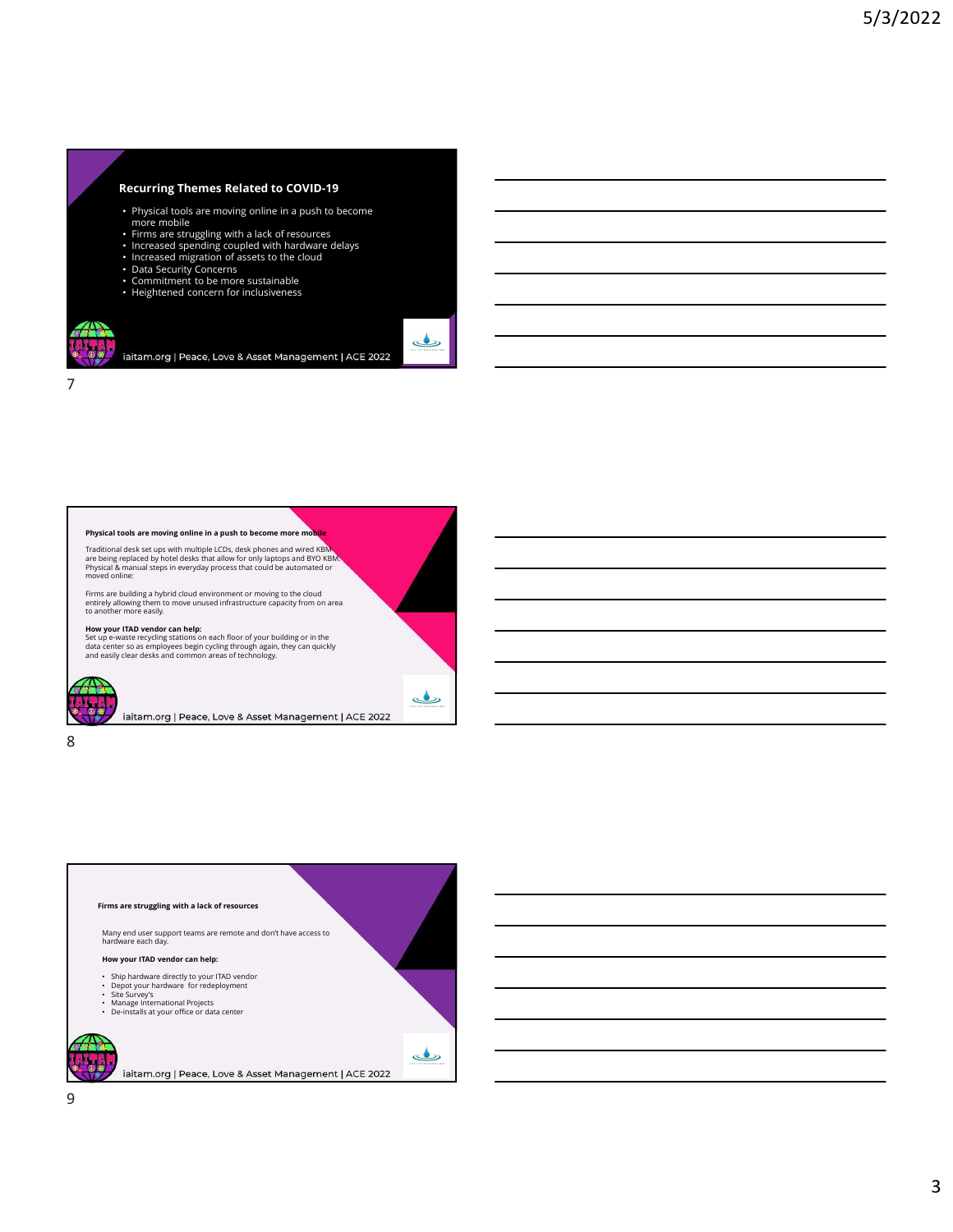- 
- 600+ laptops needed to be recycled or redeployed<br>• Employees were working remotely throughout North America<br>• The client needed boxes shipped to employees with return labels and instructions on how to return the laptops<br>
- 
- 
- Case Study Laptop Return Program for a Chicago Based e-<br>
Commerce Firm<br>
 Contra Laptop a needed to be necycled or redeployed<br>
 Commerce meeted boxes (shoed) a neeglobul North America<br>
 Empleyers meeted boxes (shoed) a A shared Google sheet was used to track inbound & outbound<br>
The Biggest Challenge: Getting unresponsive employees to drop of<br>
The Biggest Challenge: Getting unresponsive employees to drop off<br>
aptops. Create an incentive.
- 

10





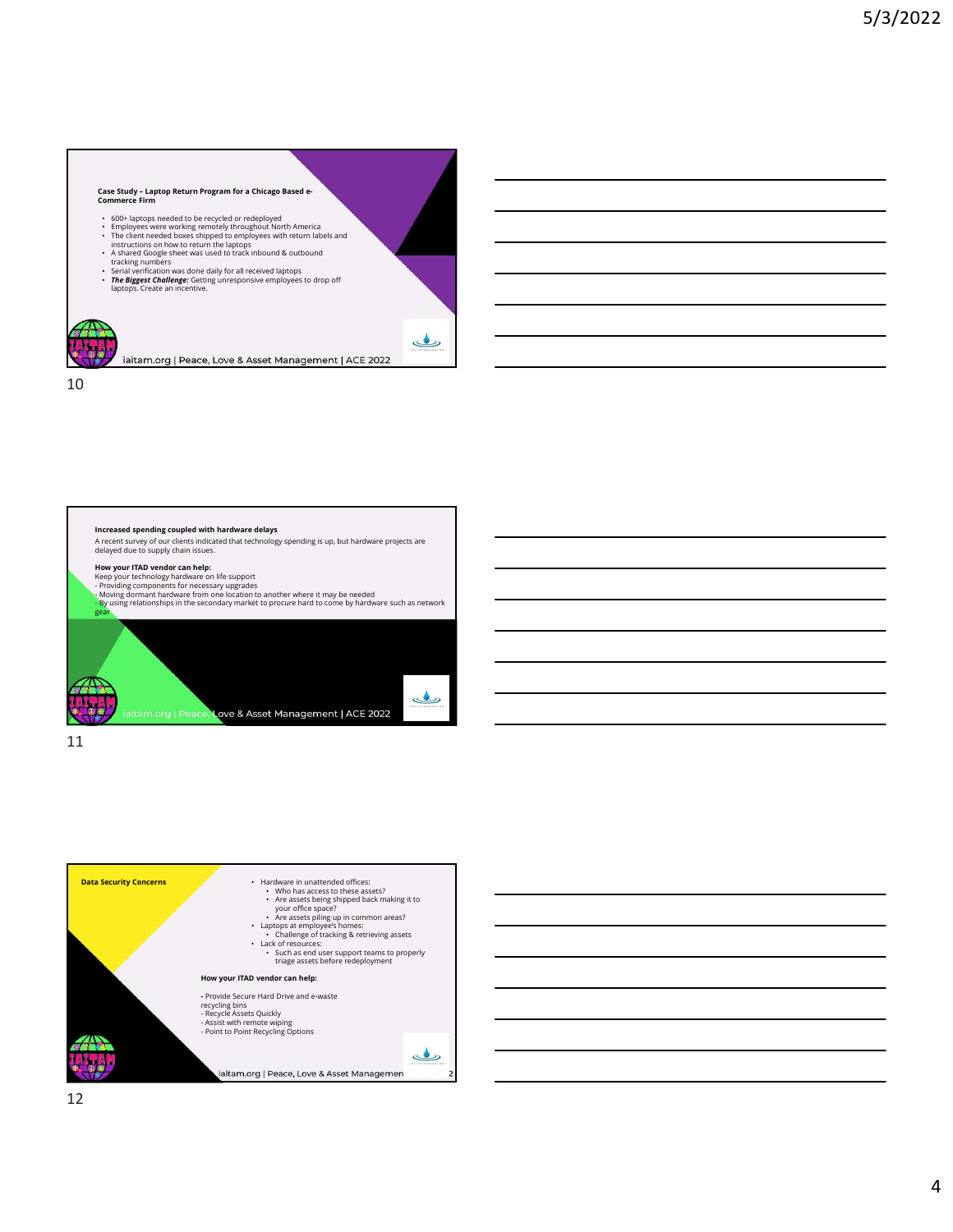

13